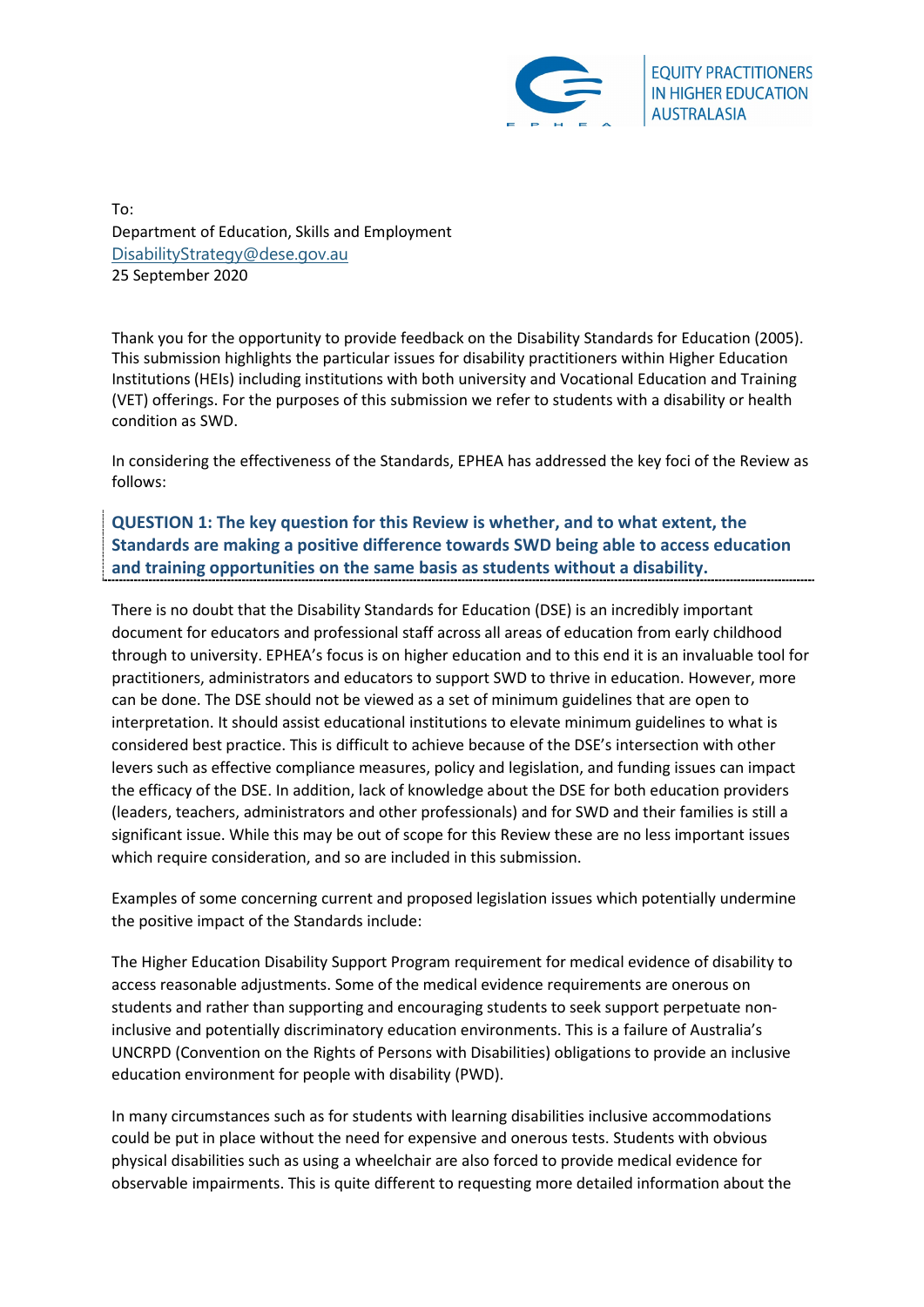

severity of a disability or health condition so as to customise accommodations appropriately. One avenue is the [UK model](https://www.ucas.com/student-finance-england/disabled-students-allowances#whats-available) that provides access to and pays for independent study needs assessments which could extend across the lifetime of the student's education evolving as the student progresses. Currently, in Australia, it is difficult for students to get these assessments covered by anything other than their own private means, which is inequitable at best, and is further compounded by other factors such as lack of access to such services. Even the small percentage of SWD who are eligible for funding under the NDIS are rarely able to utilise their funding for this purpose, even though such an assessment would benefit all aspects of the student's participation in the community, due to ongoing misconceptions about funding responsibility across different programs.

The second concern is the proposed 'Job Ready Graduates' legislation. In relation to Commonwealth support for students on the basis of their pass rate. The draft legislation, in subsection 36–13, requires that institutions may not advise a person that they are a Commonwealth supported student in relation to a unit of study if, in the case of students studying at the bachelor degree or higher level, they have already undertaken eight (or more) units of study and not passed at least 50 per cent of these units, or for other students, undertaken four (or more) units of study and not passed at least 50 per cent of these units.

It can be argued that this unfairly penalises students for failure in their first year of study, especially as the repercussions of COVID-19 will continue to impact on student performance. This is an especially pertinent issue for SWD. SWD have a success rate of 80.3% compared with the national average of 84% (NCSEHE, 2018).

Academic failure should not be met with punitive measures early on especially if there are extenuating circumstances such as being new to higher education, making the wrong course choice, financial issues or disability. Universities have interventions in place to assist in identifying at risk students and providing additional support. Universities also have policies in place to manage student progression/enrolment following failure, including termination of enrolment where a student does not pass a minimum number of units. Such interventions and policies already ensure both student and Commonwealth funds do not continue to be spent where a student is unlikely to complete their qualification. Students also contribute significant funding to their studies and deserve some agency in determining the risk they are willing to take in challenging themselves to undertake and persist with advanced studies.

## *Recommendations:*

- 1. Utilise the expertise of Australian Disability Clearinghouse on Education and Training (ADCET) to provide guidance on lifting minimum standards within the DSE
- 2. Consult with disability experts to explore options to review medical advice guidelines under the DSP which impact the DSE
- 3. Consult with the disability practitioners about the repercussions of the 'Job Ready Graduates' legislation on meeting DSE obligations and supporting SWD.

One of the major issues in the tertiary education space is the increase of SWD enrolling in higher education. Since the last review, the enrolment share of higher education students has increased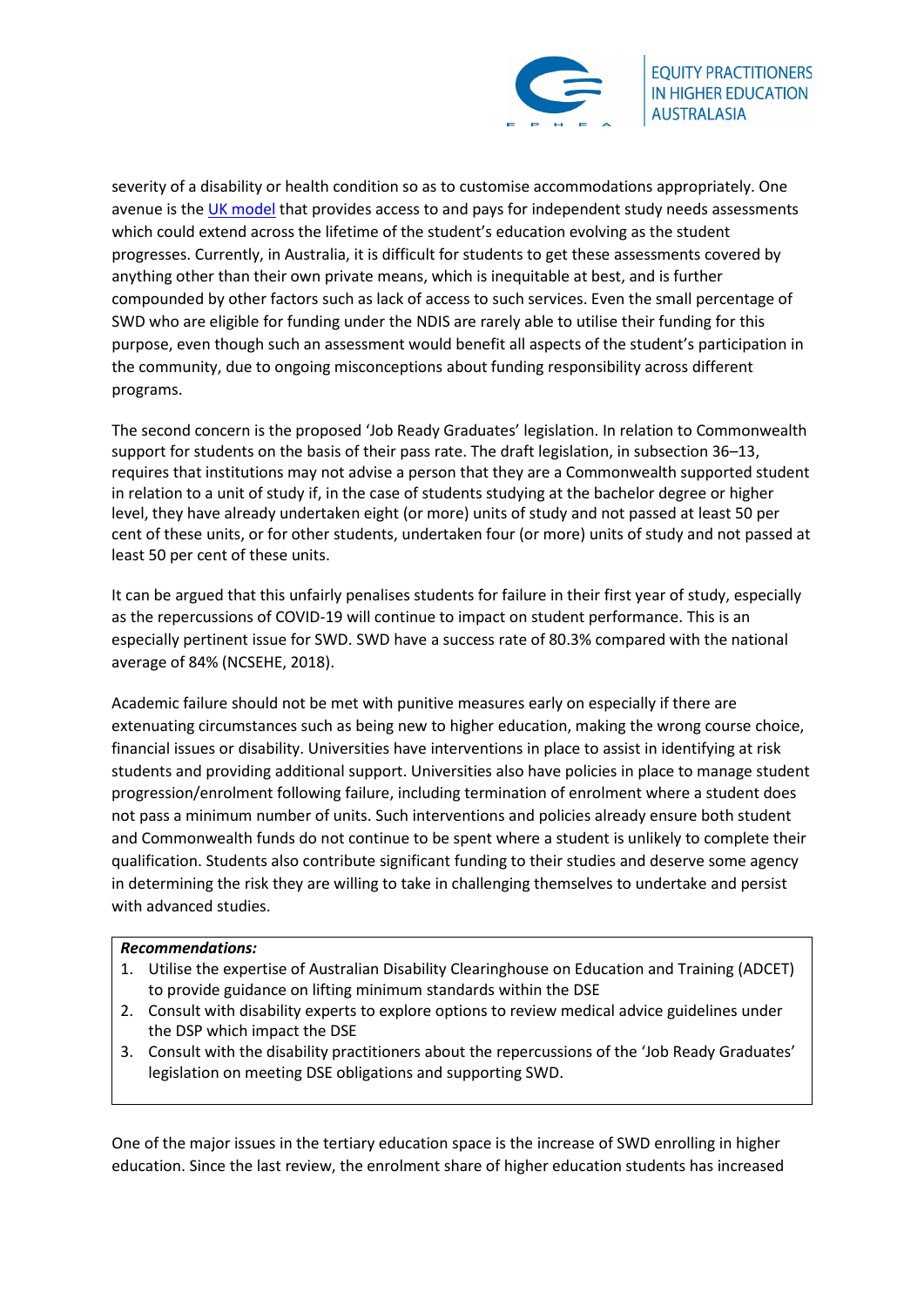

more than any other equity group. The National Centre for Student Equity in Higher Education (NCSEHE) statistics below show a 1.11% increase in participation rates over 4 years and growth in participation enrolment figures of 23.87% growth for all SWD from 2015 – 2018.

|                   |               | 2015   | 2016   | 2017   | 2018   | % point change |
|-------------------|---------------|--------|--------|--------|--------|----------------|
| %age points       | <b>Access</b> | 5.56   | 5.88   | 6.29   | 6.71   | 1.15%          |
|                   | Participation | 6.16   | 6.46   | 6.82   | 7.27   | 1.11%          |
|                   |               |        |        |        |        | Growth         |
| <b>Enrolment#</b> | <b>Access</b> | 14,204 | 15,280 | 16,715 | 17,643 | 24.21%         |
|                   | Participation | 44,856 | 47,970 | 51,773 | 55,565 | 23.87%         |

*Access and Participation Per cent (%) and enrolment share - Disability - National (2015 - 2018)*

The need for universities to provide for this increasing cohort across all activities from recruitment and enrolment through to graduation and employment is paramount. This will ensure that university representation mirrors community representation and that barriers to enrolment, participation and success are removed.

The DSE has provided an important lever and provides clarity for HEIs in interpreting the requirements of the *Disability Discrimination Act 1993*. Since 2005 the DSE has provided additional guidance to practitioners, educators, parents/guardians and students navigating equitable treatment within education systems and institutions.

It is however a complex document and is challenging for many people due to its formal language. Generally, people don't refer to the DSE unless there is a problem so the ability to have a plain English explanation with guidance notes is very important especially for groups who may also be from Culturally and Linguistically Diverse Backgrounds (CALD), Indigenous or Low-socioeconomic (LSES) backgrounds. Options in other languages would also provide additional assistance. This would also offer greater transparency for overseas students who are also serviced by the DSE.

# *Recommendation:*

- 4. Provide DSE in other languages and work with First Peoples Disability Network to support guidance notes which are culturally-appropriate
- 5. Establish a Government-funded information and complaints hotline for students to seek advice about lodging complaints regarding their access to tertiary education
- 6. Build on existing DSE good practice exemplars by providing exemplars specific to the tertiary education environment

The Standards do offer an awareness of support for SWD however, the level of awareness of the DSE varies across the sector in terms of awareness and application. While disability practitioners within HEIs are adept in promoting, interpreting and applying the DSE not all HEI staff have the same level of awareness and find it difficult to apply the DSE across an increasingly complex range of learning activities especially where activities like practicums, internships and work-integrated learning is undertaken with third parties.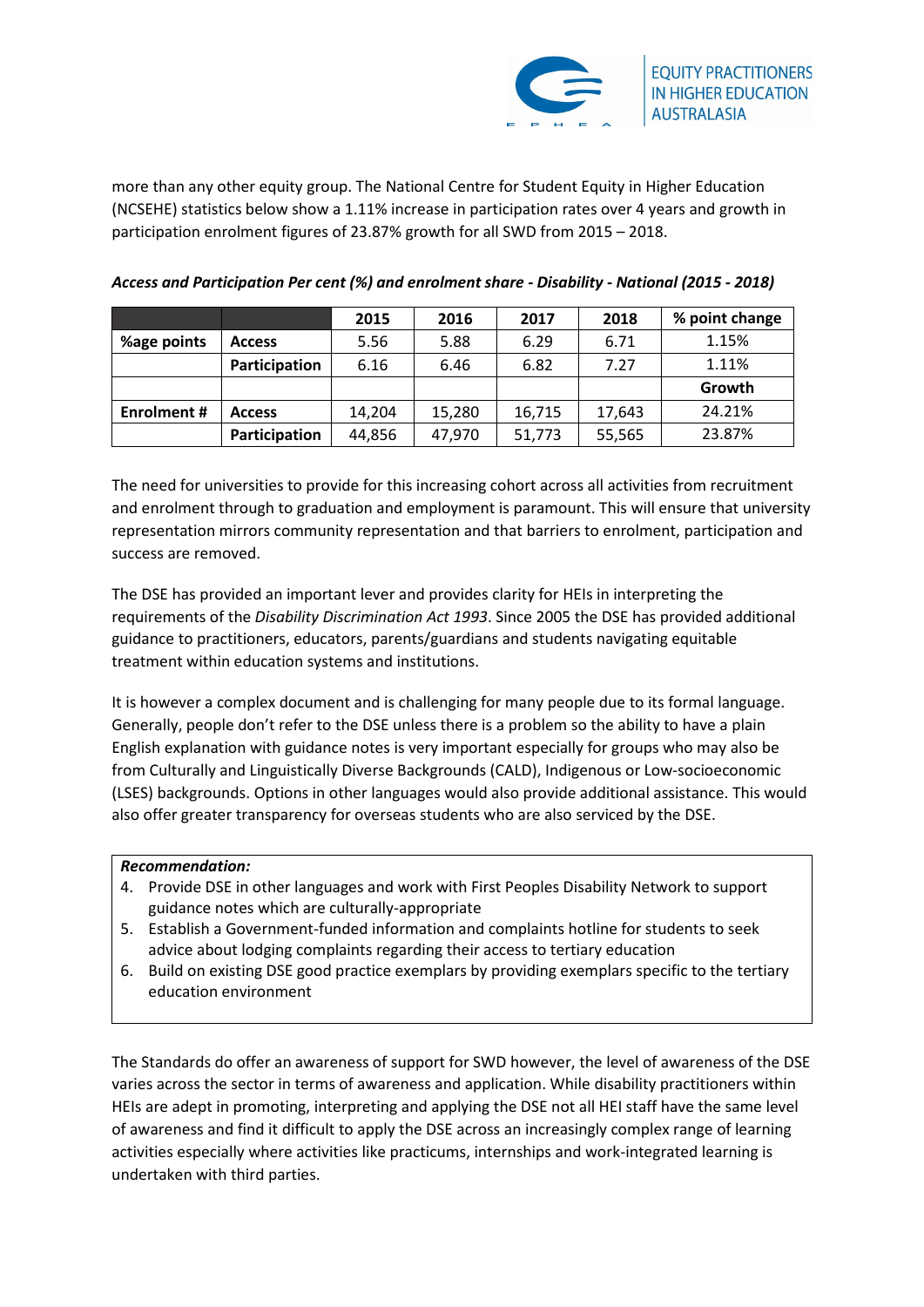

There is a need for a whole-of-institution response across all areas – teaching, research, administration, human resources – with units responsible for curriculum design and ICT taking carriage of designing systems and course content inclusively. In addition, there should be mandatory DSE training for all staff, with compliance regulated by TEQSA.

Unfamiliarity leads to a great influx of informal and formal complaints processes both internally and externally. The complexity of the complaints process for SWD can be difficult to navigate. This is not only an issue of awareness and application but the ability to adequately resource reasonable accommodations for SWD which causes a tension between best practice and application of the DSE and resourcing implications. The DSE should facilitate a shift towards inclusive practice rather than reinforce culture and practices of accommodations (alignment with UNCRPD Article 24). While it may sit outside the Review's scope it is no less of a contributing factor to the aims of the DSE to 'make a positive difference towards SWD being able to access education and training opportunities on the same basis as students without disability'.

## **Recommendation:**

Increase focus on awareness-raising including:

- 7. Implementation of University-based mandatory training in the DSE across teaching and learning and administration functions (e.g. admissions, library and other digital resources, work-integrated learning, scholarships etc) which includes clear processes for making complaints
- 8. A greater role for TEQSA to incorporate compliance requirements into their Acts and Standards.

# **QUESTION 2: Are the rights, obligations and measures of compliance set out in the Standards (and its Guidance Notes) clear and appropriate?**

There are significant differences in awareness, available supports and individual needs for people in primary, secondary and higher education. The Standards are too broad to consider the context of the different education sectors, users and their needs.

Our previous recommendation in the 2015 review was that the DSE should have accompanying exemplars, resources or guidance notes, developed by the Commonwealth in consultation with sector experts, which are education sector-specific to assist the various audiences and users in understanding the intent of the Standards within each sector as the issues vary greatly.

Organisations such as the Australian Disability Clearinghouse on Education and Training (ADCET) and the Australian Tertiary Education Network on Disability (ATEND) are essential resources and networks for disability practitioners which help promote the DSE, and best practice but they are under-resourced. Having the DSE alone without adequate resourcing to promote the Standards, develop resources for best practice, and monitor compliance and complaints is not enough.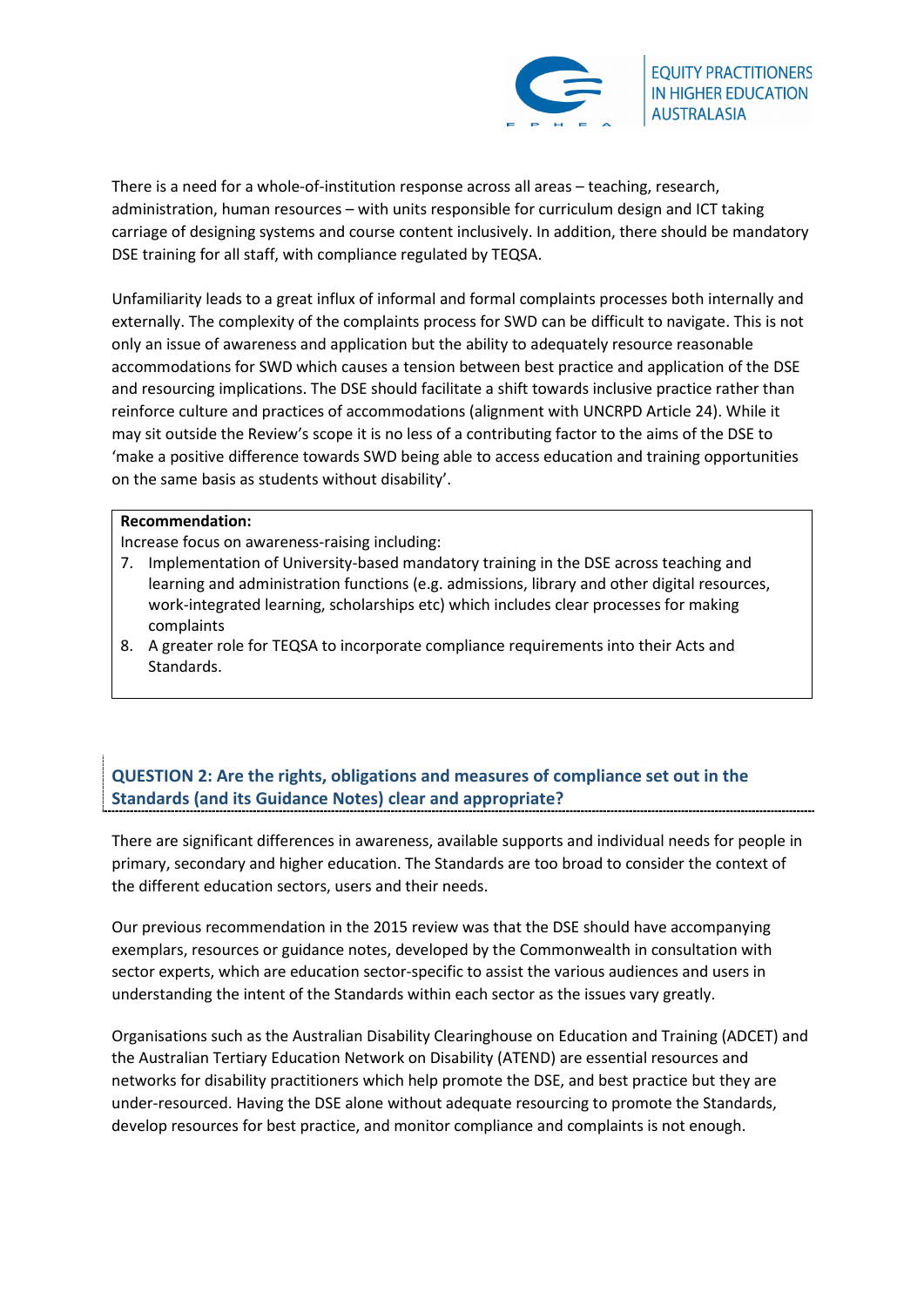

In the higher education sector, cases of discrimination become apparent when academic or professional staff are unaware of the guidelines in the first place, so more awareness-raising and training is required – both by the Commonwealth and education providers. Anecdotally, practitioners generally consider that awareness of the DSE in the Higher education sector has not increased over the 15 years of its existence. DSE awareness within the sector was at its height when the Standards were launched in 2005 and it has dissipated over time.

## **Recommendations:**

- 9. Ensure that various processes for making complaints both internally and externally are clear, consistent and accessible and that students have access to independent advocates both internally and externally to ensure their complaints are heard fairly. These should be written into the guidelines to ensure providers are meeting their obligations
- 10. TEQSA could again provide leadership in ensuring compliance and enforcement with Acts and Standards and working with the Australian Human Rights Commission in monitoring complaints of this type nationally

# **QUESTION 3: Do students, families and carers, educators, education providers and policy makers know about, understand, apply and comply with the rights, obligations and measures of compliance in the Standards?**

Most higher education institutions are generally well-versed in the guidelines however, there is concern that some institutions may not be complying properly and may weigh up consequences o non-compliance or use exceptions to get around some of the issues of meeting obligations.

The DSE provides a clear description of the obligations for universities to consult with students about their needs, to make reasonable adjustments, and to eliminate harassment and victimisation. However, there are a number of disability access issues within HEIs in which the DSE does not provide clarity for providers.

The Standards do not include detail as to whether responsibility for assessment and documentation of a disability resides with the student or the education provider. Generally, the sector interpretation is that the onus is on the student to provide documentation to support their request for reasonable adjustments. Universities routinely receive requests from students to fund the assessment of their disability, particularly for costly Dyslexia screening assessments. In addition, avenues to support independent assessments similar to the [UK model](https://www.ucas.com/student-finance-england/disabled-students-allowances#whats-available) could be considered which extend across the lifetime of the student's education.

Increasingly there are issues in transition for students from one education sector to the next and students who may have received different levels of access between high school and university may not understand their responsibilities to provide information to their higher education institution. It would assist if the DSE clarify responsibilities of students and providers in this regard. The addition of the Unique Student Identifier could further assist the transition of students from high school to university.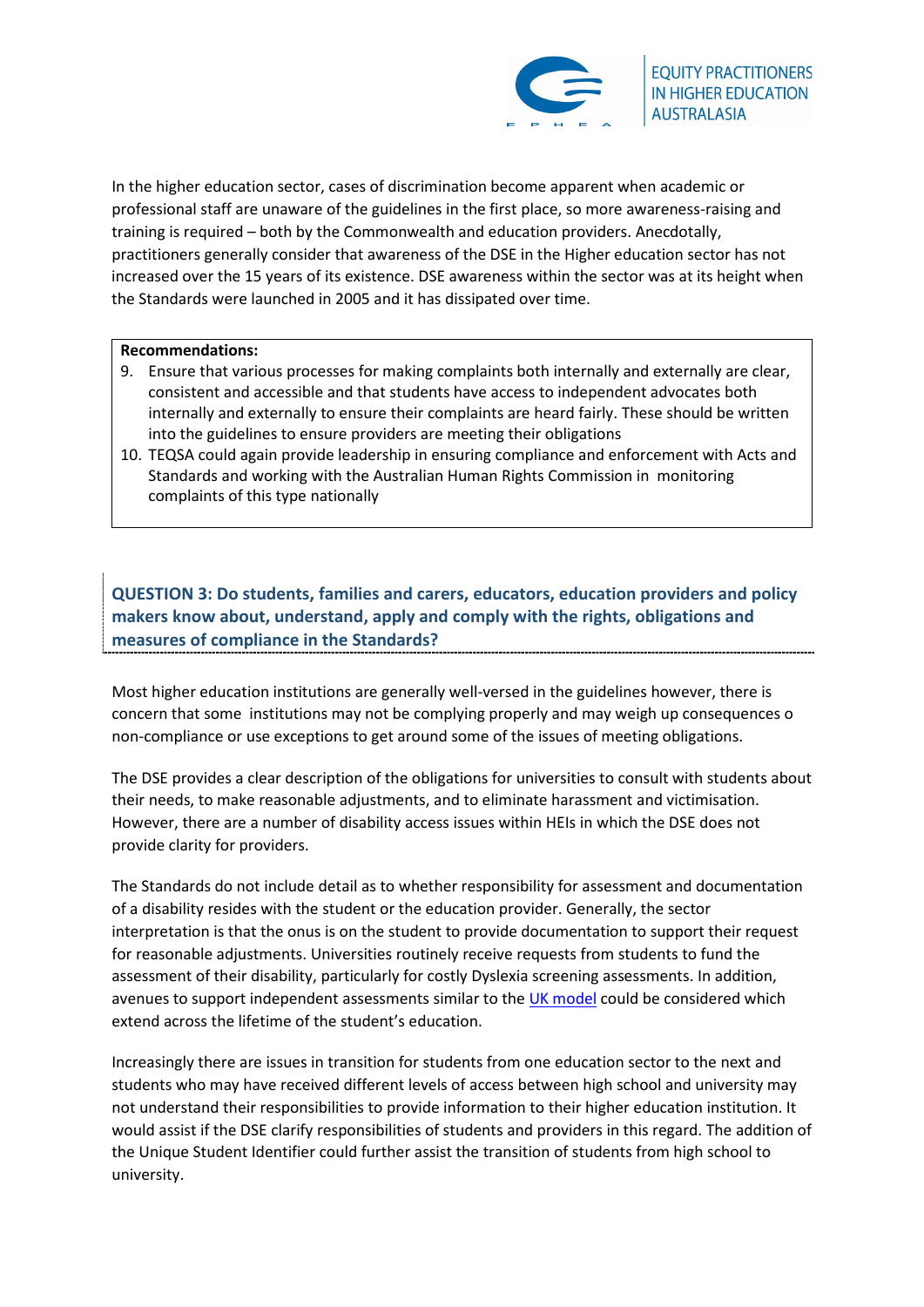

## **Recommendations:**

- 11. Utilise Unique Student Identifier to assist students transferring from one educational sector to another carrying across common support needs for references
- 12. Clarify student and provider responsibilities with respect to the cost of assessments, and consult with disability experts to explore alternative models of assessment to best meet the needs of SWD and HEIs

**QUESTION 4: In the 15 years since the Standards were developed, have the Standards contributed towards SWD being able to access education and training opportunities on the same basis as students without disabilities?** 

Over the past 15 years funding in the sector to provide support has become tighter due to a range of factors including budgetary uncertainty. Whilst student numbers and support needs have increased, funding to the sector provided through the Higher Education Disability Support Program (DSP) is becoming increasingly constrained. Illustrative of this is a 117.7% growth in the number of SWD participating in Higher Education across 2008 – 2017, coupled with a decline in DSP funding per student from \$260 in 2008 to \$[1](#page-5-0)15 in 2017<sup>1</sup>. Despite growth in participation, SWD represent only 6.9[2](#page-5-1)% of all Higher Education students<sup>2</sup>, this is well below representation of disability in the Australian population at 17.7% in 2018<sup>[3](#page-5-2)</sup>. Only one sixth of adults with disability have completed a Bachelor degree or above, and graduate employment outcomes, at 66.6% employed full-time, are amongst the worst of all measured equity characteristics<sup>[4](#page-5-3)</sup>. In addition, none of the proposed changes to equity funding such as proposed changes to the Higher Education Participation and Partnerships Program (HEPPP) or the new Indigenous, regional and LSES Attainment Fund (IRLSAF) make specific provision for SWD. This is an issue that EPHEA is addressing with the Department of Education but it should also be viewed in relation to efficacy of the DSE. There is some limited provision in the DSP for supporting outreach and recruitment to SWD but this is wholly insufficient to bring representation of PWD within HEIs up to community representation and will impact the efficacy of the DSE.

Disability advocacy organisations have become fewer in the tightening economic climate. As a result, there is a reduction in the capacity of students to utilise the DSE to support their access. Over a number of decades organisations such as EPHEA, ATEND and ADCET have supported the increased professionalisation of disability practitioners with expertise in supporting SWD in tertiary education. The efficacy of the DSE would be improved by increased professionalisation of the sector. For example, development of a graduate level qualification for disability practitioners, opportunities to

<span id="page-5-0"></span><sup>1</sup> Universities Australia, *Higher Education: Facts and Figures (July 2019)* 

*[https://www.universitiesaustralia.edu.au/wp-content/uploads/2019/08/190716-Facts-and-Figures-2019-Final](https://www.universitiesaustralia.edu.au/wp-content/uploads/2019/08/190716-Facts-and-Figures-2019-Final-v2.pdf)[v2.pdf](https://www.universitiesaustralia.edu.au/wp-content/uploads/2019/08/190716-Facts-and-Figures-2019-Final-v2.pdf)*

<span id="page-5-1"></span><sup>&</sup>lt;sup>2</sup> [The Australian Government –](https://app.powerbi.com/view?r=eyJrIjoiOTljMTY5YzYtYzYwNS00YjFlLWE1YTEtZTg2ZmMwNWU0MzRiIiwidCI6ImRkMGNmZDE1LTQ1NTgtNGIxMi04YmFkLWVhMjY5ODRmYzQxNyJ9) Power BI Tool, Accessed September 2020

<span id="page-5-2"></span><sup>&</sup>lt;sup>3</sup> [Disability, Ageing and Carers, Australia: Summary of Findings, 2018](https://www.abs.gov.au/Ausstats/ABS@.nsf/0/C258C88A7AA5A87ECA2568A9001393E8?Opendocument) Accessed September 2020

<span id="page-5-3"></span><sup>&</sup>lt;sup>4</sup> QILT Graduate Outcomes Survey 2019 National Table[s https://www.qilt.edu.au/qilt-surveys/graduate](https://www.qilt.edu.au/qilt-surveys/graduate-employment)[employment](https://www.qilt.edu.au/qilt-surveys/graduate-employment)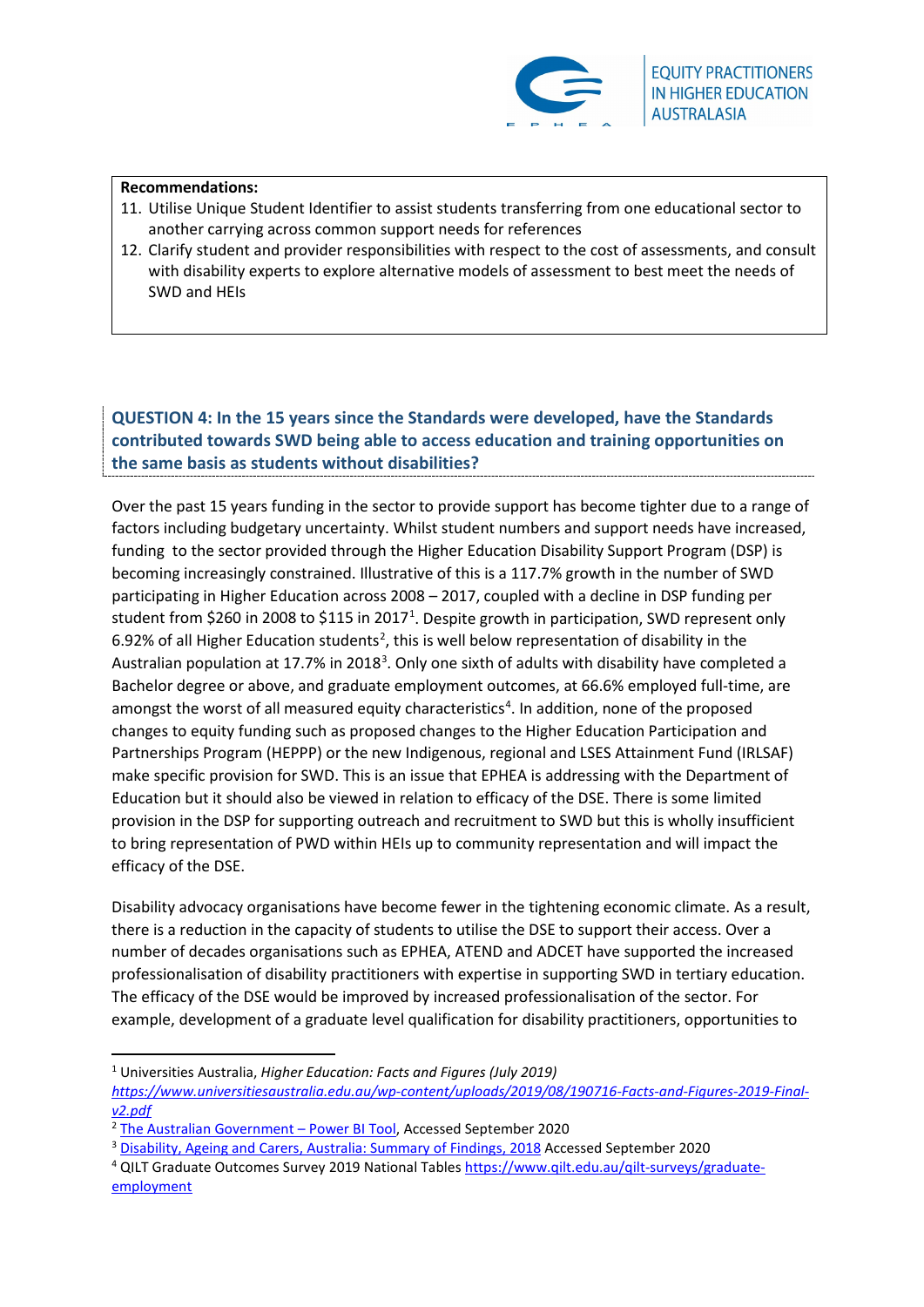

improve inclusive learning practices for teaching staff and an ongoing Continued Professional Development system. Groups like EPHEA, ATEND, and ADCET can assist to facilitate and propel this forward.

At the same time, universities have increased the flexibility of delivery with more online and mixedmode study. This has reduced some barriers and created others. For example, barriers relating to physical infrastructure and travel has reduced because of the flexibility of accessing course materials and supports. However, new challenges for some groups have emerged, such as challenges posed by real time interactive online teaching for people who are vision and hearing impaired or with certain learning disabilities.

There has been an accelerated increase in online learning (especially during COVID-19) which aren't truly accessible for all types of learners and where learners aren't able to access all technologies. The intersectionality of SWD who are also Indigenous, regional and remote, CALD or LSES means that they may have additional barriers to accessing education online including digital literacy, access to devices, access to devices of their own in the home, access to NBN or internet infrastructure, affordability of technology and broadband etc. This is exacerbated by the delivery of online learning without alternative options.

Improvements in digital environments to reduce inaccessibility for students or staff with a disability are evolving quickly and many universities are not keeping up. This is causing tension in meeting the Standards. While Universities endeavour to be inclusive through digital technologies there are areas for improvement that could be supported through targeted projects and funding to support digital solutions.

In 2014 the Commonwealth Government provide[d National Priority Pool](https://www.education.gov.au/national-priorities-pool-2014-projects) funding to support software solutions for universities to identify and support low-SES students. A similar grants process could be put into place to fast-track digital solutions for SWD. ADCET and EPHEA could assist in identifying particular software solutions that would provide the best return on investment and find economies of scale. This would assist in ensuring universities are meeting their obligations under the standards, sharing best practice and finding consistent digital solutions. Some areas of need include access to library materials in accessible formats, notetaking, upskilling in online teaching and learning, and expanding interpreting and captioning services for deaf and hard of hearing students.

## **Recommendation:**

- 13. Consider increasing funding to support organisations like ADCET to engage additional expertise to support national training and awareness programs for academic and professional staff in tertiary institutions
- 14. Support the professionalisation around disability practitioners and teaching and learning staff who are qualified to provide truly inclusive disability support and meet DSE obligations
- 15. Consider opportunities for national grants to assist with digital innovation across education sectors which will improve accessibility for People with Disability
- 16. Consider development and implementation of a National Students with Disability in Tertiary Education Strategy as per recent EPHEA and ATEND advice to the Minister.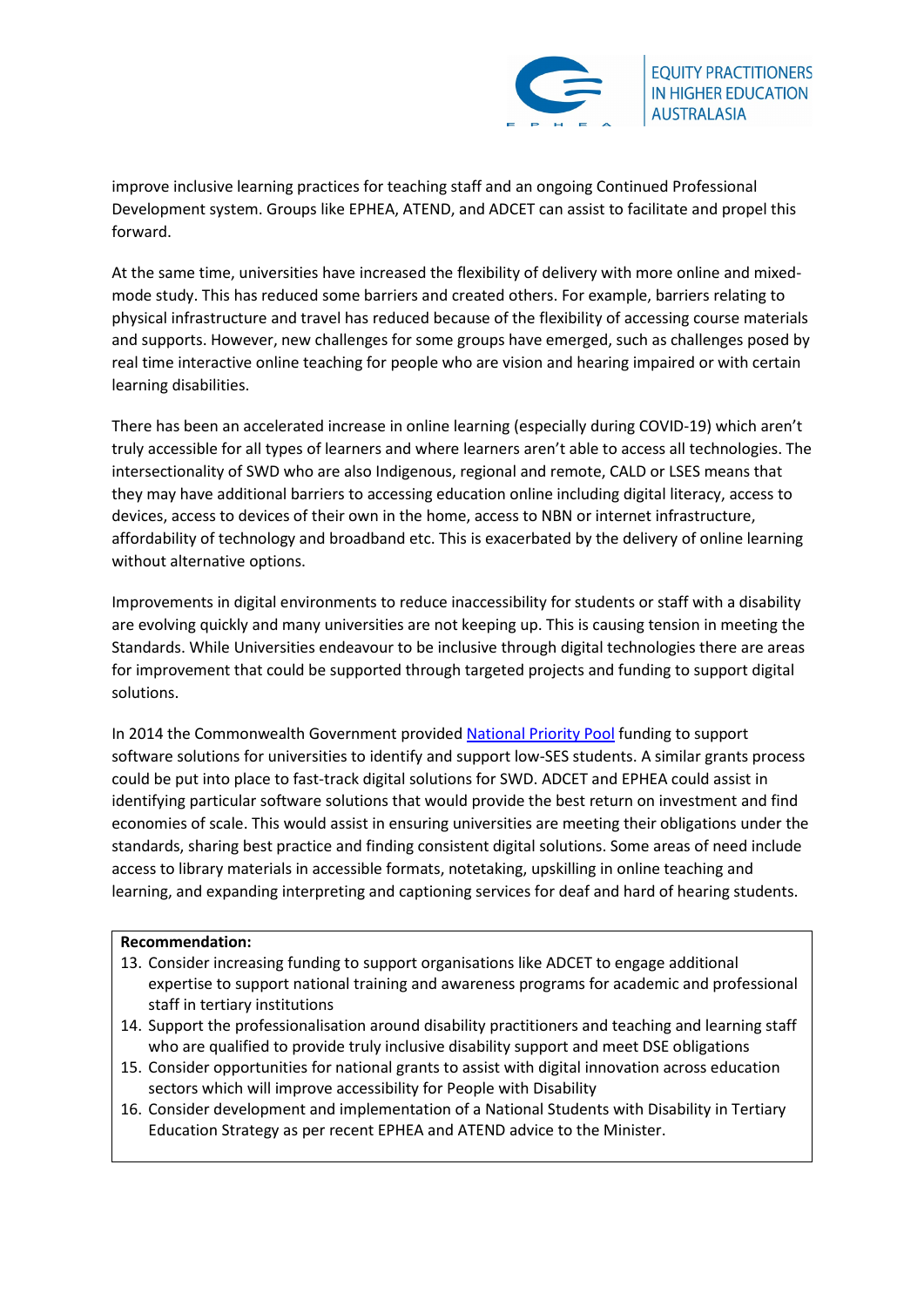

# **QUESTION 5: Consider the impact of the Standards on the experiences of Aboriginal and Torres Strait Islander SWD.**

There is not enough research or analysis on the impact of disability in education for Aboriginal and Torres Strait Islander peoples and their experiences. Intersectionality of Indigeneity and other factors such as disability, regional or remote locations and/or low socio-economic status has not been adequately analysed through higher education statistics and this issue is becoming increasingly important.

We know through national statistics from the ABS (Australian Bureau of Statistics), Closing the Gap reports, and AIHW (Australian Institute of Health and Welfare) that health and disability impacts for Aboriginal and Torres Strait Islander Peoples show:

- They are almost twice as likely to live with a disability than non-Indigenous people<sup>[5](#page-7-0)</sup>
- <sup>1</sup> 1 In 3 Indigenous youth experienced high levels of psychological distress in 2014-2015 compared to 1 in 8 non-Indigenous<sup>[6](#page-7-1)</sup>
- Over 63% of people aged  $15 24$  reported a disability<sup>[7](#page-7-2)</sup>
- 53% of 20 24-year-olds are attending a University or other tertiary institution and 36.5% are attending TAFE<sup>[8](#page-7-3)</sup>

In the FPDN publication 'Culture is Inclusion: A narrative of Aboriginal and Torres Strait Islander people with disability'**[9](#page-7-4)** they identified a number of areas:

- Disability in Aboriginal and Torres Strait Islander communities is twice as prevalent, more complex in terms of co-occurring disabilities, and compressed within a shorter life expectancy, compared to other Australians.
- Aboriginal and Torres Strait Islander people with disability experience a unique form of 'intersectional discrimination' and social inequality.
- The statistical data and testimony of participants show that intersectional inequality is acute and pervasive across all supports for Aboriginal and Torres Strait Islander people with disability; including disability services, health, education, employment housing and transport.
- The impact of intersectional inequality has a detrimental impact upon the social health and wellbeing of Aboriginal and Torres Strait Islander people with disability.
- A culture of inclusion is a moderating force on the social health and wellbeing and has a mitigating impact on intersectional inequality.

Anecdotally, practitioners are aware that Indigenous SWD are less likely to disclose disabilities to disability services. This may be due to a range of reasons such as concepts of disability within

<span id="page-7-0"></span><sup>5</sup> Disability, Ageing and Carers, Australia: Summary of Findings, 2015', ABS

<span id="page-7-1"></span><sup>6</sup> Aboriginal and Torres Strait Islander adolescent and youth health and wellbeing 2018 (AIHW, 2018) <sup>7</sup> Ibid

<span id="page-7-3"></span><span id="page-7-2"></span><sup>8</sup> Ibid

<span id="page-7-4"></span><sup>&</sup>lt;sup>9</sup> Culture is Inclusion: A narrative of Aboriginal and Torres Strait Islander people with disability. <https://fpdn.org.au/product/cultureisinclusion/>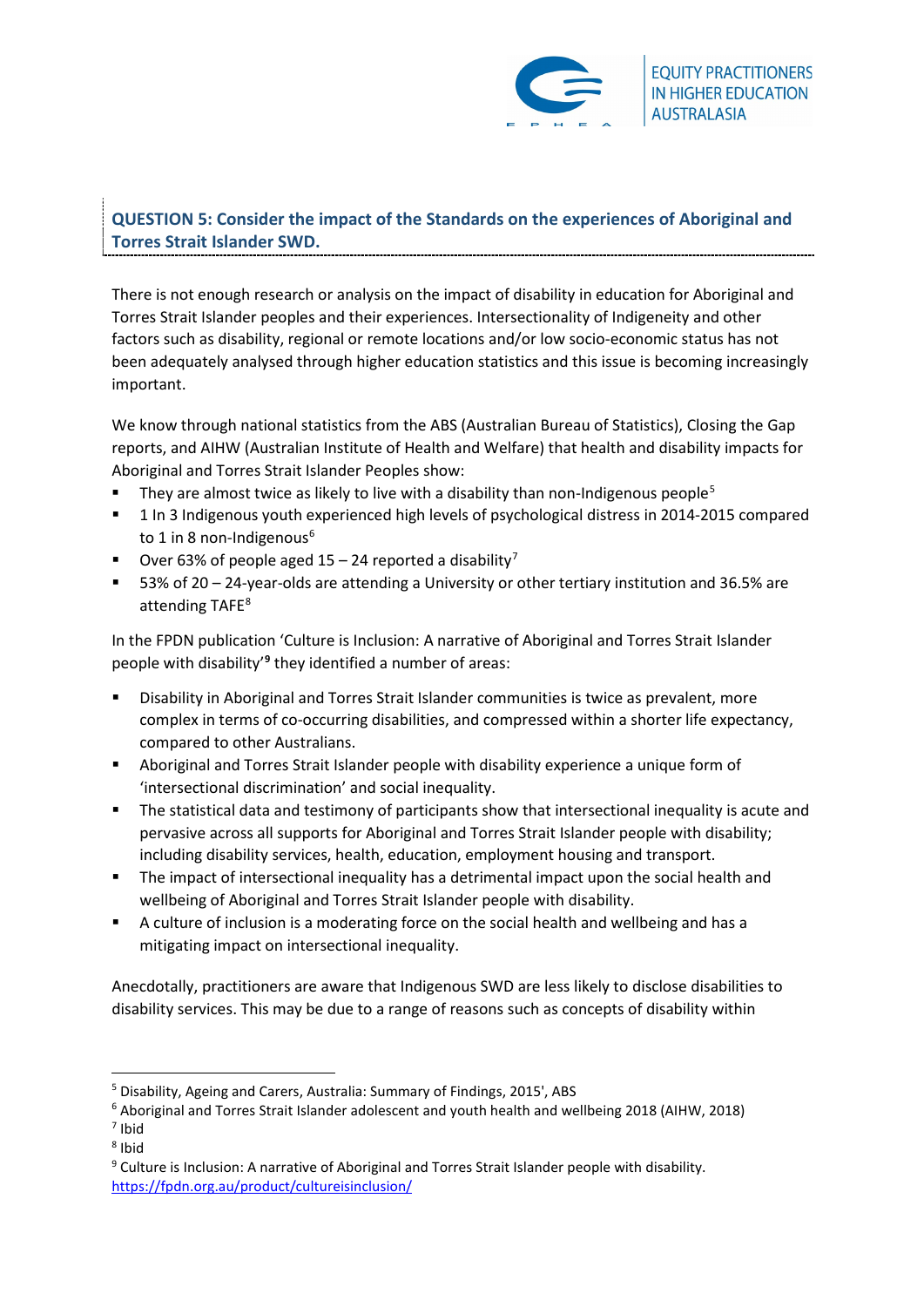

Aboriginal and Torres Strait Islander cultures<sup>10</sup>; perception of culturally-appropriate disability services for students; discrimination when seeking services<sup>11</sup>; and awareness of disability services.

The proportion of Indigenous students and SWD enrolling in higher education is rising and given the above statistics it stands to reason that there will be cross-over between these two groups. In addition, with mental health on the rise across society – but particularly for Indigenous peoples and people with disabilities in the 15 – 24 age group particular attention needs to be paid to how Aboriginal and Torres Strait Islander peoples can better access the Standards in their pursuit of education in a meaningful and culturally-safe way and without fear of discrimination.

## **Recommendation:**

- 17. We recommend liaising with groups such as the First People's Disability Network and exploring research opportunities through the National Centre for Student Equity in Higher Education to investigate this issue more deeply
- 18. Improved and more fine-grained data collection about SWD in tertiary education is also recommended including better understanding of the transitions between education sectors, complaints, types of disabilities and graduate outcomes

**QUESTION 6: Consider national collaborative action between jurisdictions and agencies, including action to strengthen the knowledge and capabilities of teachers and educators, and whether any amendments to the Standards should be made.**

The Higher Education sector has a range of organisations who assist in bring together expertise of practitioners to better support SWD and facilitate better delivery of education against the Standards.

We strongly recommend working closely with groups such as the Australian Disability Clearinghouse for Education and Training (ADCET), the Australian Tertiary Education Network on Disability (ATEND), and the National Disability Coordination Officer (NDCO) Program to this end. ADCET in particular delivers specific content for practitioners, teachers and students which supports improved outcomes against the Standards. Their role could be expanded with additional funds to support improved awareness and training for all users.

One area of particular concern is the intersection between these organisations and tertiary institutions with the NDIS. There isn't sufficient funding in the Higher Education Disability Support Program (DSP) to support the sort of every day needs of SWD that should be covered by NDIS. However, there is a misconception within the NDIS that some items will be covered. The DSP has strict guidelines it must adhere to and students often miss out on vital supports that should be covered by the NDIS. Disability practitioners within Higher Education institutions are disability experts and could work more closely with NDIS staff if there was a greater understanding of

<span id="page-8-1"></span><span id="page-8-0"></span><sup>&</sup>lt;sup>10</sup> 'FPDN landmark report: Culture is Inclusion', First Peoples Disability Network, fpdn.org.au/cultureisinclusion/ <sup>11</sup> The 2015 ABS survey found that around 15% of Aboriginal people with disabilit[y experienced discrimination](https://www.creativespirits.info/aboriginalculture/people/racial-discrimination-in-australia) due to their disability – almost twice the rate for non-Aboriginal people with a disability (8.4%).